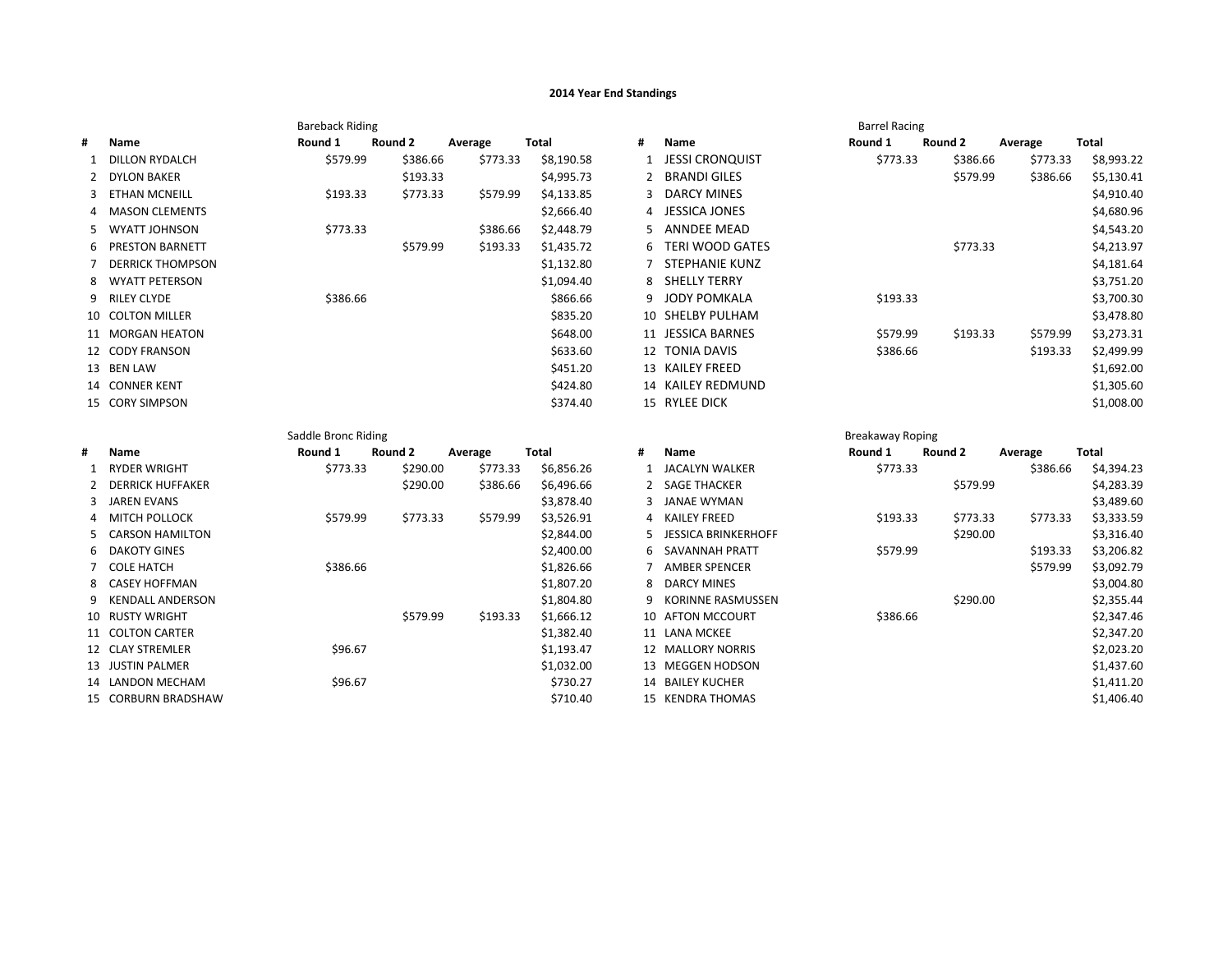|   |                        | <b>Bull Riding</b> |          |          |              |    |                          | Tie Down Roping |          |          |                          |
|---|------------------------|--------------------|----------|----------|--------------|----|--------------------------|-----------------|----------|----------|--------------------------|
| # | Name                   | Round 1            | Round 2  | Average  | <b>Total</b> | #  | Name                     | Round 1         | Round 2  | Average  | <b>Total</b>             |
|   | <b>KURTIS TURNER</b>   | \$193.33           | \$483.33 | \$773.33 | \$5,655.43   |    | <b>COLTON KOFOED</b>     |                 | \$773.33 | \$193.33 | \$6,786.36               |
| 2 | <b>KYLE BALLS</b>      | \$656.50           |          | \$96.67  | \$5,367.41   |    | <b>RYAN YAMAUCHI</b>     | \$579.99        |          | \$386.66 | \$5,603.45               |
| 3 | <b>DALTON RUDMAN</b>   |                    | \$773.33 | \$579.99 | \$5,330.54   | 3  | <b>JUSTIN TRUMAN</b>     | \$386.66        | \$386.66 | \$579.99 | \$4,528.51               |
| 4 | <b>RYDER WRIGHT</b>    | \$656.50           |          | \$96.67  | \$4,502.85   |    | <b>TRAMPUS QUARNBERG</b> |                 |          |          | \$4,244.80               |
| 5 | <b>SHAD HEINER</b>     |                    |          |          | \$4,023.70   |    | <b>JAKE HANNUM</b>       | \$773.33        |          | \$773.33 | \$3,245.86               |
| 6 | <b>ANDY LIVELY</b>     |                    | \$483.33 | \$386.66 | \$3,917.89   | 6  | <b>KENNETH WINN</b>      |                 |          |          | \$2,600.80               |
| 7 | <b>JACKSON STONEY</b>  |                    |          |          | \$3,662.13   |    | <b>JOSH JENNINGS</b>     |                 |          |          | \$2,498.40               |
| 8 | <b>SCOTT CARLSON</b>   |                    |          |          | \$3,218.00   |    | <b>RAWLEE YAMAUCHI</b>   |                 | \$579.99 |          | \$2,358.99               |
| 9 | <b>HUTCH HASLAM</b>    |                    |          |          | \$3,166.00   |    | <b>MORGUN KING</b>       | 193,33          |          |          | \$2,140.80               |
|   | 10 ZACH AVILA          | \$386.66           |          |          | \$2,925.05   |    | 10 WHIT CROSS            |                 |          |          | \$2,071.20               |
|   | 11 AUSTIN ALLRED       |                    |          |          | \$2,847.52   |    | 11 JESSE LOVELESS        |                 | \$193.33 |          | \$2,060.53               |
|   | 12 TYLER WILLIAMS      |                    |          |          | \$2,528.65   |    | 12 CLINT ARAVE           |                 |          |          | \$1,936.80               |
|   | 13 LOUIS SCHARDINE     |                    | \$193.33 |          | \$1,739.43   |    | 13 OTIS GRANT            |                 |          |          | \$1,801.00               |
|   | 14 MCCOY MOODY         |                    |          |          | \$1,510.24   |    | 14 LADD KING             |                 |          |          | \$1,665.60               |
|   | 15 COLTON CARTER       |                    |          |          | \$1,433.36   |    | 15 WYATT HUNTER          |                 |          |          | \$1,617.60               |
|   |                        |                    |          |          |              |    |                          |                 |          |          |                          |
|   |                        | Header             |          |          |              |    |                          | Heeler          |          |          |                          |
| # | Name                   | Round 1            | Round 2  | Average  | <b>Total</b> | #  | Name                     | Round 1         | Round 2  | Average  | Total                    |
|   | <b>BRIAN WINN</b>      |                    | \$773.33 | \$193.33 | \$6,786.36   |    | <b>DUSTY MORSE</b>       | \$366.66        | \$733.31 | \$549.99 |                          |
| 2 | <b>TAYLOR WINN</b>     | \$579.99           |          | \$386.66 | \$5,603.45   |    | <b>JADE ANDERSON</b>     |                 |          |          | \$9,155.48<br>\$5,349.16 |
| 3 | <b>TADD THOMAS</b>     | \$386.66           | \$386.66 | \$579.99 | \$4,528.51   |    | <b>STEVE SHERWOOD</b>    |                 |          |          | \$4,872.24               |
| 4 | <b>THAD WARD</b>       |                    |          |          | \$4,244.80   | 4  | <b>CODY YOUNG</b>        | \$91.67         |          |          | \$4,780.23               |
| 5 | <b>RHETT ANDERSON</b>  | \$773.33           |          | \$773.33 | \$3,245.86   |    | <b>COLE WILSON</b>       | \$733.31        | \$366.66 | \$733.31 | \$4,695.88               |
| 6 | <b>KELSON ROBINSON</b> |                    |          |          | \$2,600.80   | 6  | RD ABPLANALP             |                 | \$183.33 |          | \$4,215.81               |
| 7 | JARED HAMMERSTROM      |                    |          |          | \$2,498.40   |    | <b>COLE SHERWOOD</b>     |                 |          |          | \$3,852.48               |
| 8 | <b>JOSH SIGGINS</b>    |                    | \$579.99 |          | \$2,358.99   |    | <b>JAKE FREELAND</b>     | \$549.99        |          | \$366.66 | \$3,694.05               |
| 9 | <b>JAKE JARVIS</b>     | 193,33             |          |          | \$2,140.80   | ٩  | OLIN PULHAM              | \$91.67         |          | \$91.67  | \$3,193.90               |
|   | 10 COLBY SIDDAWAY      |                    |          |          | \$2,071.20   | 10 | <b>BRIAN ROUNDY</b>      |                 |          |          | \$3,134.16               |
|   | 12 CLINT KAP           |                    | \$193.33 |          | \$2,060.53   |    | 11 MATT LISTON           |                 |          |          | \$2,930.40               |
|   | 11 TJ MCCAULEY         |                    |          |          | \$1,936.80   |    | 12 QUINN KESLER          |                 | \$549.99 | \$91.67  | \$2,760.86               |
|   | 13 DILLIAN HOFFMAN     |                    |          |          | \$1,801.00   |    | 13 STICK SMITH           |                 |          |          | \$2,403.16               |
|   | 14 CODY CRAIG          |                    |          |          | \$1,665.60   |    | 14 CHASE SULLIVAN        |                 |          |          | \$2,030.10               |